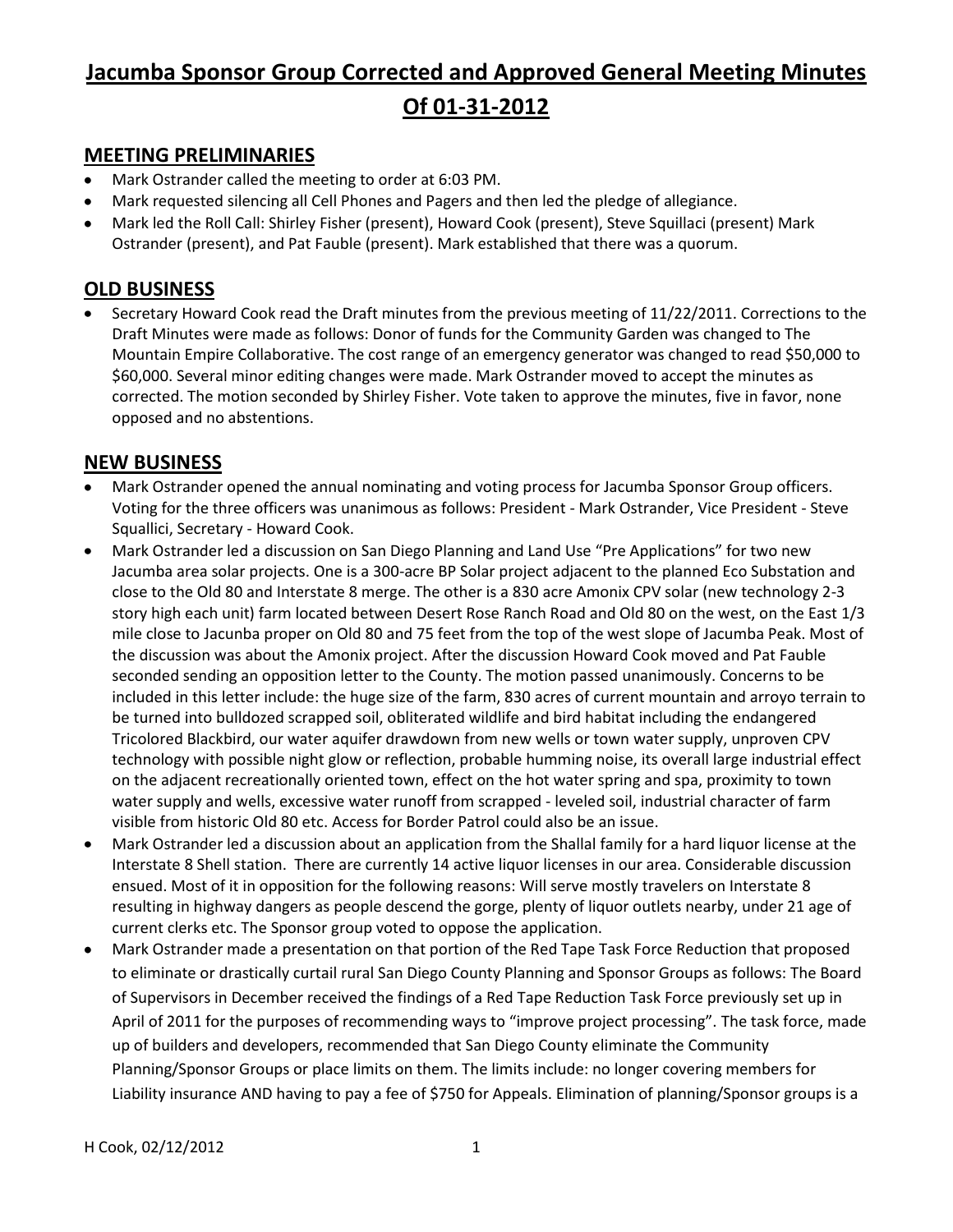# **Jacumba Sponsor Group Corrected and Approved General Meeting Minutes Of 01-31-2012**

move meant to deprive us of a voice in the development of our areas and could be used to circumvent CEQA. The Red Tape Reduction Task Force operated quietly until some community members found out and forced the County to make the task force's recommendations public. The Supervisors will be voting on Wednesday, February 29th. Mark urged people to speak at the Supervisors meeting and to write the Board. People will have until February 28th to make their opposition known. Danielle Cook volunteered to establish a petition gathering process that allows people to petition all five of the Supervisors by E-Mail. The group thought that that was a good idea and encouraged her to proceed.

- Mark Ostrander passed out copies of the county's "Statement of Economic Interest" form 700 to Sponsor  $\bullet$ Group members and reminded them that the form had to be returned to Cheryl Jones by March 31, 2012.
- Revitalization Committee update by various Revitalization Committee members as follows:
	- $\triangleright$  Revitalization; Community Garden Project by Mark Ostrander Mark advised the group that we are waiting for the check to start. The first request is money for fencing and irrigation systems. Boulevard fencing is already in. Second request will be for raised beds and gate. Garden will have to pay \$33/month for water-we were given residential rate. There will be some raised beds available that will first be offered to seniors and handicapped.
	- $\triangleright$  Revitalization; Lake Project by Howard Cook and Mark Ostrander Howard reported that Dave Landman was still working his way through the Spa, Spring/lake and surrounding lands foreclosure process. February is the expected month for resolution. He also said that most of the decisionmaking regarding the Lake restoration would rest with Dave Landman and the Spa. The Spa foreclosure process in turn could affect this. In the meantime, local citizens led by Eldon, Clint, Tim and Bill had cleared away a lot of debris, overgrowth from the lake area and had cleared the lake trail. Mark reported that Dave Landman was planning to put in a pipeline to return excess Spa water to the spring area and the lake.
	- $\triangleright$  Revitalization; Community Lounge report by Danielle Cook Danielle reported on the new coffee house/juice bar that was under construction in the space next to the launder mat. It will be called the "Jacumba Lounge" Danielle has talked with Duane (coffee shop proprietor) about the menu, prices and discounts etc. She will be featuring them on her website gosansiegobackcountry. Org. Danielle had suggested to Duane that he give discounts to the birders from San Diego via a coupon in Audubon newsletter. The suggestion was well received. Lorrie suggested that Duane also give discounts to the border patrol, fireman and sheriff. Danielle said she would discuss that with Duane.
	- ▶ Revitalization; Murals-Dani Cook reported that she had done preliminary work on the costs. She reported that Dave Landman has hired a consultant to plan and determine a theme for the town. When this is complete she will move forward with the Mural project. Tammy has already determined the best public buildings for the Boulevard murals and is considering the theme for Boulevard community. Under consideration are horses? American flag? Local flora and fauna etc.
- Mark reminded the Revitalization Committee of their next meeting on March 6th at 6:30 to be held in Boulevard at the fire department training room.